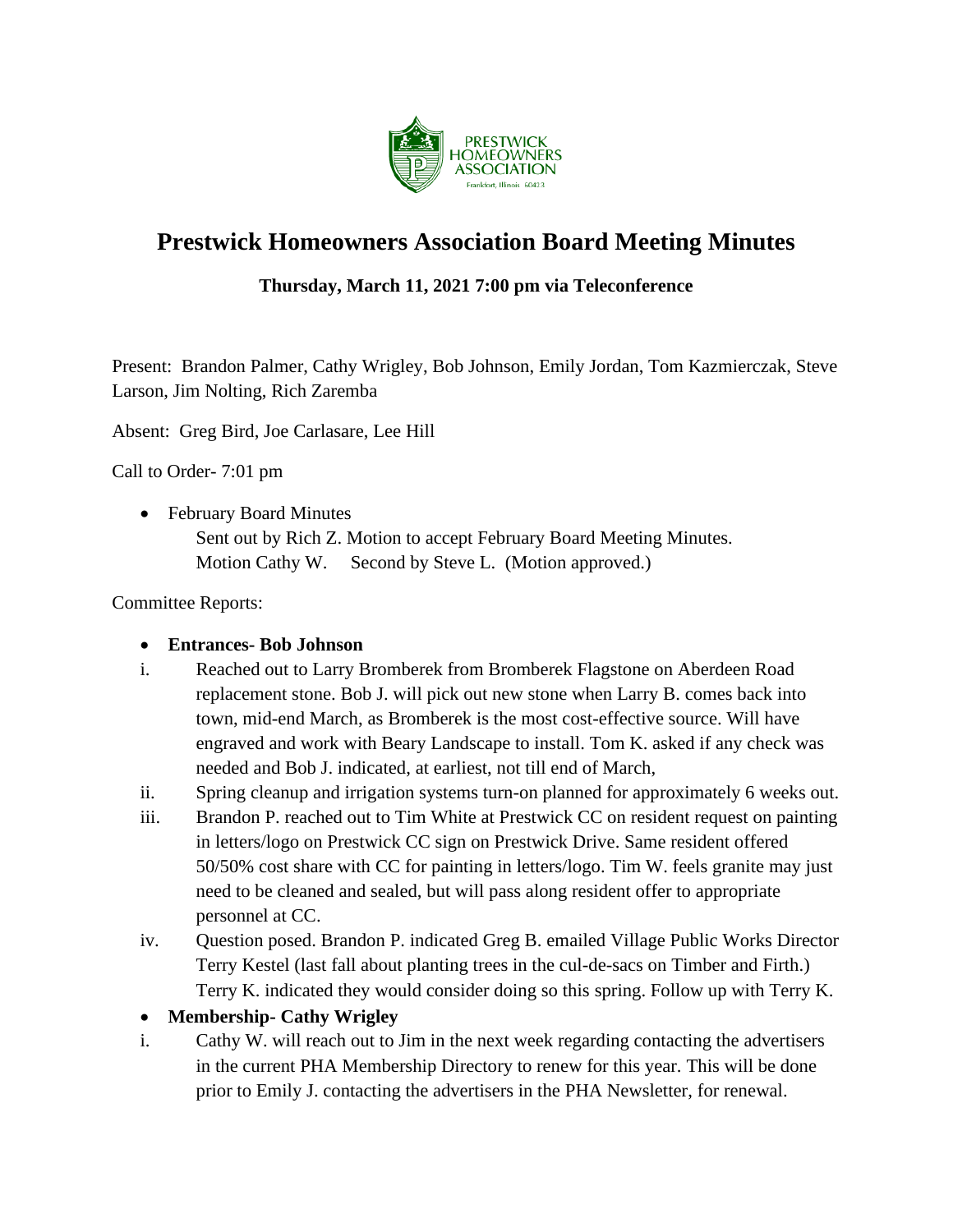- ii. Cathy W. indicated dues received are currently at about \$23,600.00. Approximately the same as last year this time. Roughly 18% of the residents used Venmo payment.
- iii. PHA Board divided remaining 'yes to no' PHA dues contact list for this year. Cathy W. will send out note to board that she has been sending out to residents regarding rejoining and Brandon P. will send out note on agreed contact list.
- iv. Brandon P. would like all board members to look at the 'no to no' PHA dues contact list to see if any resident can be revisited this year.
- v. Jim N. indicated he needed additional folders/wine for incoming new residents and Emily J. indicated she will work with Jim N. to get him additional resources.

### • **Marketing/Social Media- Emily Jordan**

- i. Emily J. will wait on ad renewals for the PHA Newsletter until PHA Directory advertiser contacts are completed. Cathy W. will keep Emily J. posted.
- ii. Emily J. indicates Prestwick Facebook group has limited advertising to once/month so Emily J. will post PHA Newsletter ad renewals, when directory contacts complete.
- iii. Emily J. has family matters in April/May and may miss board meetings but will proceed with advance PHA newsletters. Has reached out to Kay Mac Neil on possibility of a future newsletter article. Will highlight new Village of Frankfort website and information available on website in next newsletter.
- iv. Bob J. asked Brandon P. with Earth/Arbor Day coming up, have we reached out to Living Lands and Waters (LLW) regarding tree saplings for this year. Brandon P. indicated Greg B. has reached out to LLW and Bob J. indicated it is his understanding LLW is sold out for this year, with a wait list for 2021 saplings.
- v. Bob J. asked if Village of Frankfort is doing a cleanup day this year. Cathy W. indicated it is on Village website for April  $24<sup>th</sup>$ . Cathy W. will pick up supplies and meet residents interested on corner of Harlem/Sauk Trail. Post on social media.

## • **Architectural Review (ARC)- Steve Larson**

- i. Discussed current requests, including updates on new home variances requested. Has recently worked with Frankfort Village Plan Commission on new residence issues.
- ii. Brandon P. indicated the Prestwick Properties building has sold and expects more to come on future development of this property.

## • **Financial- Tom Kazmierczak**

- i. Tom K. commented on February Treasurer's report. Deposit this past month of \$11,250.00 for membership dues. No February checks were written, and minimal interest income earned from money market account. Reviewed balances in Operations/Money Market accounts. Tom K. indicated upcoming potential \$2000.00 unbudgeted expenditure for replacement of Aberdeen Road stone sometime in late Spring. Brandon P. verified village will contribute \$700.00 toward this replacement.
- ii. Tom K. complemented Cathy W. on great job she is doing recording dues received and Brandon P. complimented Cathy W. on great job getting Venmo set up.
- iii. Brandon P. asked for motion to approve Treasurer's report.